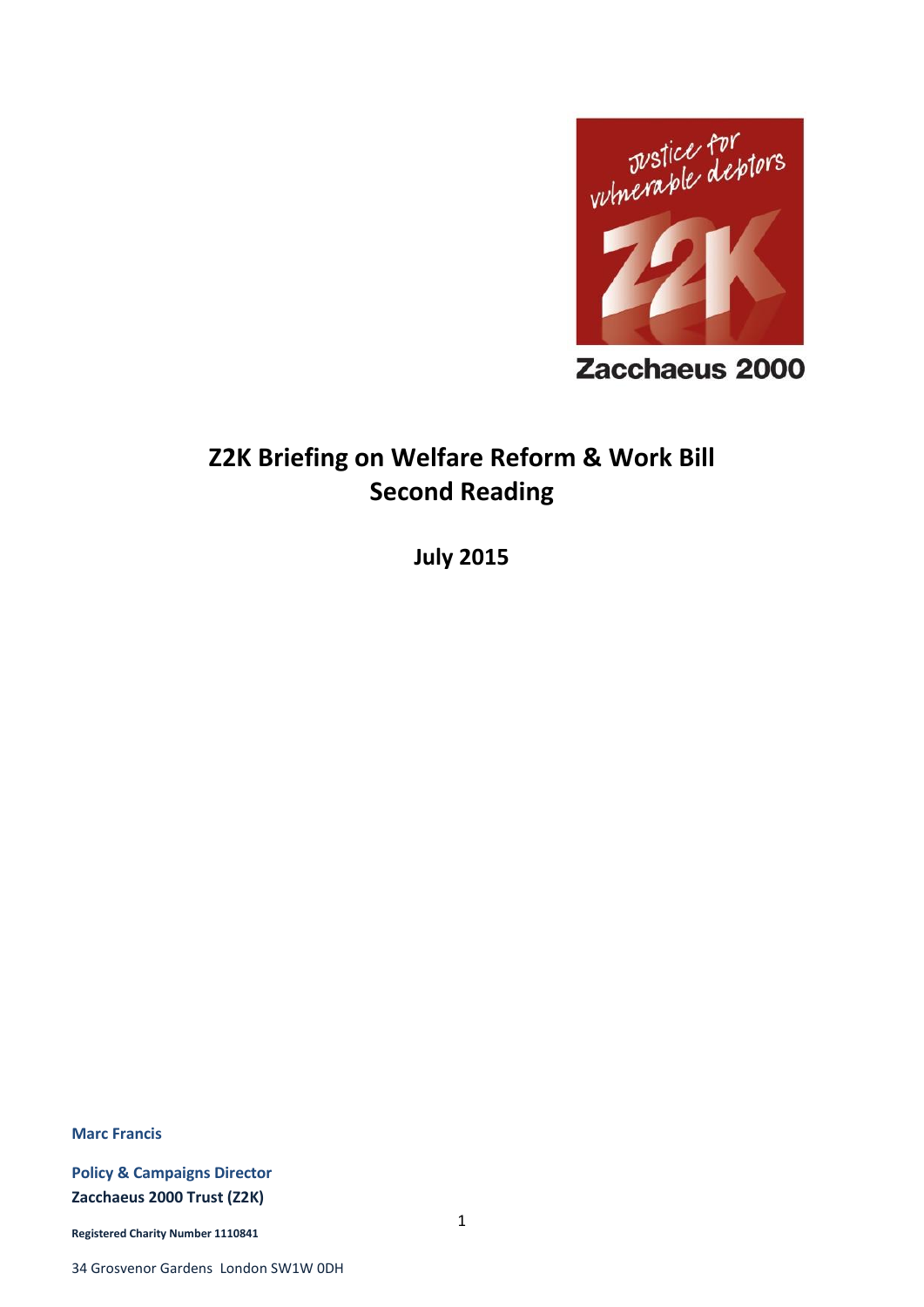## **Introduction**

The Zacchaeus 2000 Trust (Z2K) is a London-wide anti-poverty charity that promotes the improvement of living conditions on the basis of economic and social justice, and by direct engagement with the lives of the poorest and most vulnerable. In 2011, we established the *NextDoor* service to help those threatened with homelessness as a result of the Coalition Government to cap on Local Housing Allowance (LHA) and the subsequent £500 Benefit Cap. In 2013, we set up *NextDoor Plus* to provide support for families forced to move home.

# **Overview of the Bill**

Z2K is opposed to several measures in the Welfare Reform & Work Bill as we believe they will either result in already low-income households being made worse-off financially or in some cases made homeless. We disagree with the four-year long freeze on Child Benefit and Child Tax Credits, and the restriction on Child Tax Credits and Universal Credit to a maximum of two children. We are also opposed to the cut in the level of Employment & Support Allowance for those in the Work Related Activity Group and the four-year freeze on Local Housing Allowance rates of Housing Benefit for those living in the private rented sector, as this will increase the number of households forced into rent arrears.

However, Z2K's over-riding objection to the Bill is the provision in clause 7, lowering the Benefit Cap to £23,000 a year in London (and to £20,000 outside London). In our experience of helping hundreds of those affected by the current £26,000 a year cap over the past two years, this policy has a devastating impact on the lives of some of London's poorest families. In particular, despite ministerial claims to the contrary, we have seen many families accrue such high levels of rent arrears that they end up losing their home.

The refusal of DWP to publish an Impact Assessment of the reduced £440 cap at the same time as this Bill, means that ministers have yet again failed to provide any substantive evidence on which their policy can be judged objectively. At this stage, we do not even know for certain how many households will be affected. However, the National Housing Federation estimates that as many as 205,000 households could be affected<sup>1</sup> and leaked DWP papers suggest that at least 40,000 more children will fall below the poverty-line.

Z2K's briefing therefore sets out the real impact of the current £500 a week Benefit Cap, including examples of families who have been hit by it. Many of those households will be hit again, along with tens of thousands more mothers with very young children, full-time carers, disabled claimants and those deemed too ill to work. The cap results in vulnerable families facing an almost impossible choice between feeding and clothing their children, heating their homes and paying the rent.

Clauses 7 and 8 should be deleted from this Bill.

**<sup>.</sup>** <sup>1</sup> [http://s3-eu-west-1.amazonaws.com/pub.housing.org.uk/Summer\\_Budget\\_2015\\_-\\_Member\\_Briefing.pdf](http://s3-eu-west-1.amazonaws.com/pub.housing.org.uk/Summer_Budget_2015_-_Member_Briefing.pdf)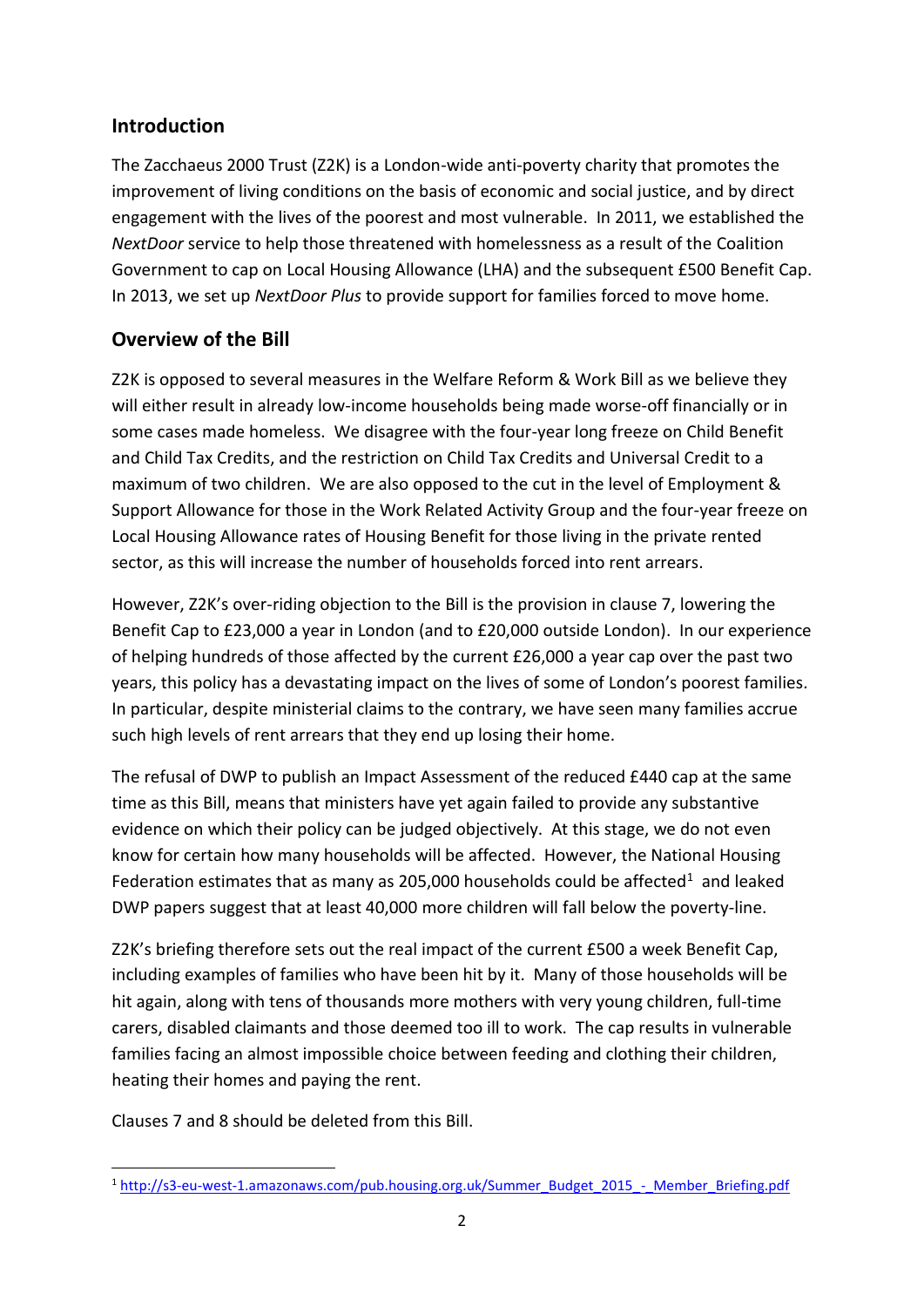# **Summary: what is wrong with the cap?**

Z2K is opposed to the Benefit Cap on a point of principle. We believe that low-income households should receive the benefits to which they are entitled, and not have them artificially restricted by a cap. However, the policy also fails the tests ministers themselves have set for it. None of their claims stand up to serious scrutiny.

## *"It incentivises people to move into employment"*

The reality is that the vast majority of those affected by the cap are not in a position to move into employment. DWP's own figures show that 77 per cent of capped households are in receipt of a benefit which means they are not currently expected to work. Those remaining claimants who are expected to work already face benefit sanctions if they are not deemed to be looking for work sufficiently hard enough. The Benefit Cap has not been shown to have anything more than a marginal impact on claimants moving into work.

## *"It's about making sure families on benefits don't earn more than those working"*

DWP said that the original £26,000 per year cap was set at that level because it reflected average earnings and was supposed to mean that no unemployed household would receive more in benefits than a working counterpart. In reality, even before the cap, no unemployed household could receive more than a working one in the same circumstances. This is because a family earning £26,000 would actually be entitled to around £14,000 in benefits, including Child Benefit, Working Tax Credits and Housing Benefit. Clause 8 of the Bill removes all mention of the cap being set by reference to average earnings.

## *"The Benefit cap saves money"*

**.** 

The £500 a week cap was originally said to save £270 million a year. It is now admitted, however, that the figure is less than half of that. We are therefore sceptical of the Prime Minister's claim that lowering the cap will save a further £135 million a year. Given past practice, this figure will take no account of the additional costs to local authorities of having to deal with the thousands of families who will be made homeless as a result of this policy.

## *"The lower cap will not cause homelessness"*

Analysis by housing solicitor Giles Peaker<sup>2</sup> has shown that at a reduced cap of £23,000 a two parent household with three children would not receive enough Housing Benefit to cover the rent for a three-bedroom social property. For "Affordable Rent" homes, he calculates that even a household of two parents with two children would not be able to cover the rent for a property of two bedroom or more. No adequately-sized private rented sector home in London would be affordable to a capped two parent household with two children.

<sup>2</sup> <http://nearlylegal.co.uk/blog/2015/06/an-inconvenient-problem-2/>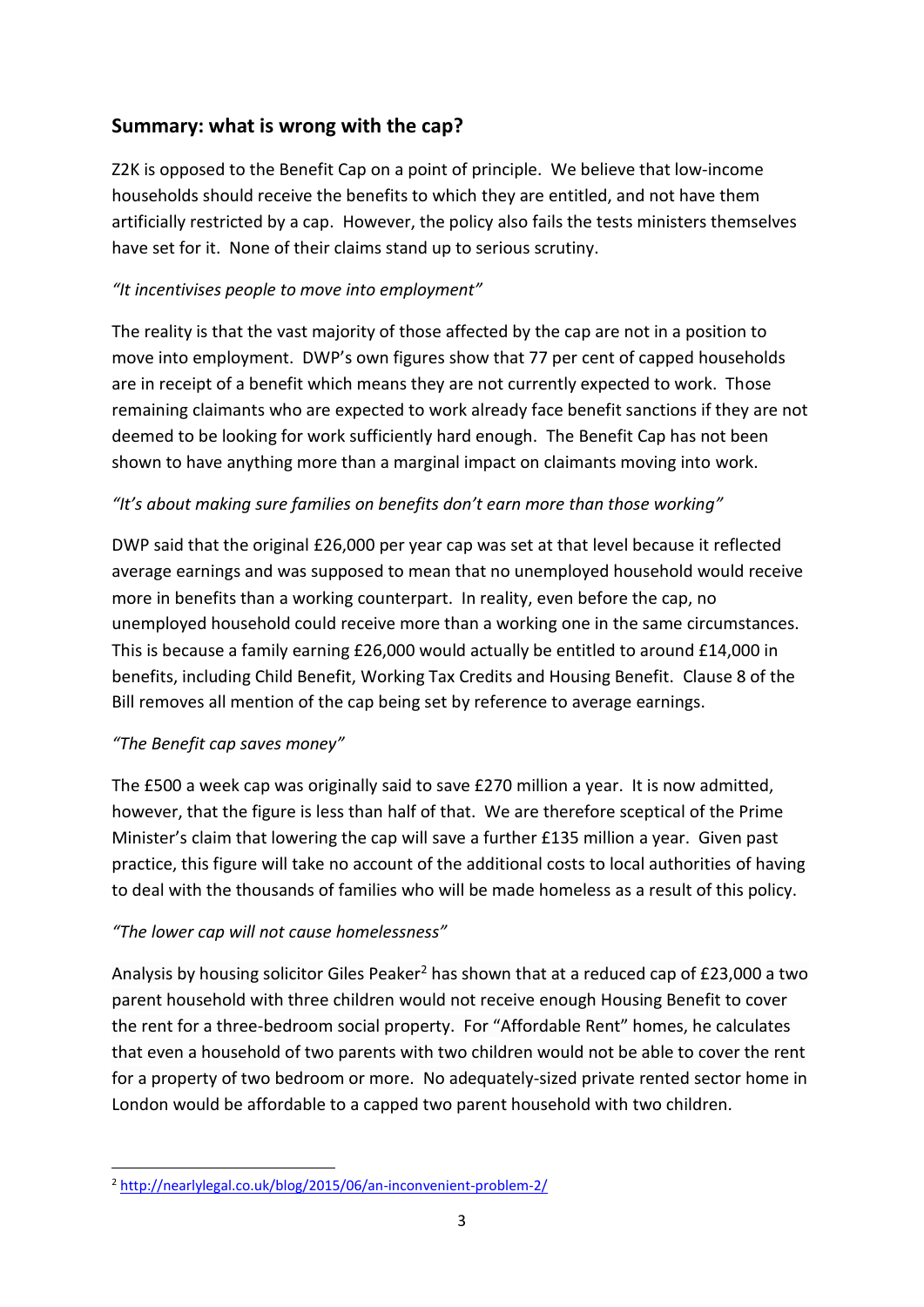## **Household Benefit Cap**

DWP initially suggested that this cap of £350 a week for individuals and £500 a week for families with children would impact upon an initial group of around 67,000 households. However, by the time its Impact Assessment was published, DWP estimated, that around 56,000 households losing an average of £91 a week from their Housing Benefit – almost £5,000 a year. These 56,000 households were thought to include around 180,000 children. DWP claimed the Benefit Cap would save the Exchequer around £270 million a year.<sup>3</sup>

By the time the cap began to come into effect in April 2013, the total number of households affected had been revised down again to 40,000. Work & Pensions Secretary, Iain Duncan Smith MP, claimed that this reduction was actually a consequence of the cap saying,

"Already we've seen 8,000 people who would have been affected move into jobs. This clearly demonstrates that the cap is having the desired impact."<sup>4</sup>

The UK Statistics Authority was asked to investigate the validity of this claim. It concluded,

"the statement attributed to the Secretary of State is unsupported by the official statistics published on 15 April 2013. The release *Ad hoc statistics on Job Centre Plus activity*, from which the 8,000 figure is drawn explicitly states that the figures are not intended to show the additional numbers entering work as a result of the contact."

## **Latest Statistics**

**.** 

DWP reports that between April 2013 and February 2015, 58,670 households across the UK had their Housing Benefit capped. 94 per cent of those households had dependent children. Of those, 32,675 were single parent families and 22,602 were couples with dependent children. It is not possible to be certain how many children have been affected by the cap so far, but the figure will be at least 150,000. 45 per cent of those affected live in London.

The most recent statistics also show that 23,093 households were still affected by the cap at the end of February 2015. This total included 14,494 single parent families and 7,357 couples with dependent children. 18,756 of those 21,851 families had three or more children – 86 per cent of families currently affected. By its very nature the Benefit Cap discriminates against larger families, especially those with three or more children. The most recent statistics for each London borough are set out in Annex A (page 12)

In London, eviction from a private rented sector (PRS) tenancy is now the largest single cause of homelessness– 39 per cent (in 2010 was 11 per cent). Almost every homelessness organisation in London identifies the LHA caps and Benefit Cap as the main cause of this increase, and yet Ministers simply refuse to acknowledge it.

<sup>&</sup>lt;sup>3</sup> Impact Assessment for the Benefit Cap (DWP, July 2012)

<sup>4</sup> <http://www.bbc.co.uk/news/uk-politics-22462265>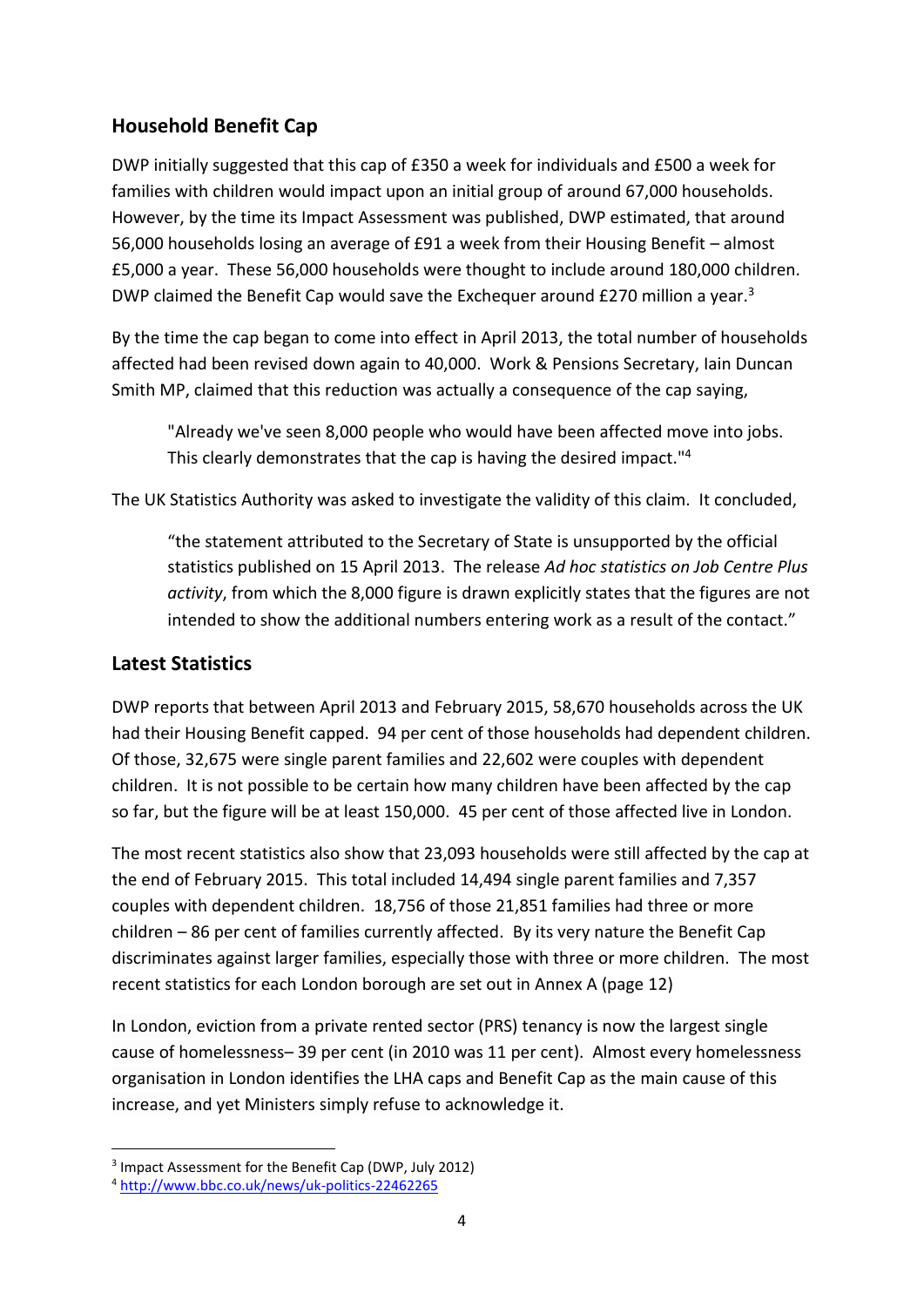# **Z2K's Experience of the Impact of the Cap**

Over the past two years, Z2K has supported nearly 300 London households affected by the Benefit Cap. Many of those households were already affected by the Coalition Government's initial cap on Local Housing Allowance (LHA), which restricted Housing Benefit payments to a maximum of £400 a week, and left some families facing significant shortfalls in their rent that needed to be made up from Income Support, Job Seekers Allowance or Employment Support Allowance.

#### **Case Study**

"Georgina" is a single mother, having left a violent and abusive husband, with 3 children (aged 4, 7 & 10). She lives on benefits and relies on the support of local friends and family. Her ex-husband is not contributing in any way. Her Housing Benefit was cut last year as a result of the LHA caps so, in order to remain close to her support network, she downsized into a 2 bedroom flat at a rent of £330 per week. At that stage, she received £591 a week in benefit. Prior to April 2013 this left her with £261 after rent. After paying her energy bills and Council Tax she was therefore left with £220 with which to feed and clothe her children. From August 2013, however, she was subject to the benefit cap meaning her Housing Benefit entitlement was reduced to £214. After paying her rent and energy costs this left Georgina and her three young children just £128 a week to live on.

In advance of the Benefit Cap coming into force, Ministers argued that households affected by it would take steps to either work enough hours to qualify for working tax credit, renegotiate their rent in situ, or find alternative accommodation. In Z2K's experience, people in areas of high housing demand are rarely in a position to renegotiate their rents in situ or move easily into employment.

The overwhelming majority of affected households we have seen are families living in the private rented sector. Their homes are expensive because of their location rather than quality. For these families, it invariably proved impossible to negotiate a cheaper rent with their landlord. Our advisors tried to help them find more affordable accommodation, but in most cases it proved impossible to find them a tenancy near their home area sufficiently cheaper that it brought them below the Benefit Cap level.

Z2K helped most of these clients apply for a Discretionary Housing Payment (DHP) to cover the shortfall. While a fair number were initially successful, many were not and these families ended up having to try to make up the difference from other social security benefits. Inevitably, most of those clients were unable to maintain these payments and quickly accrued rent arrears, which resulted in possession action by their landlord.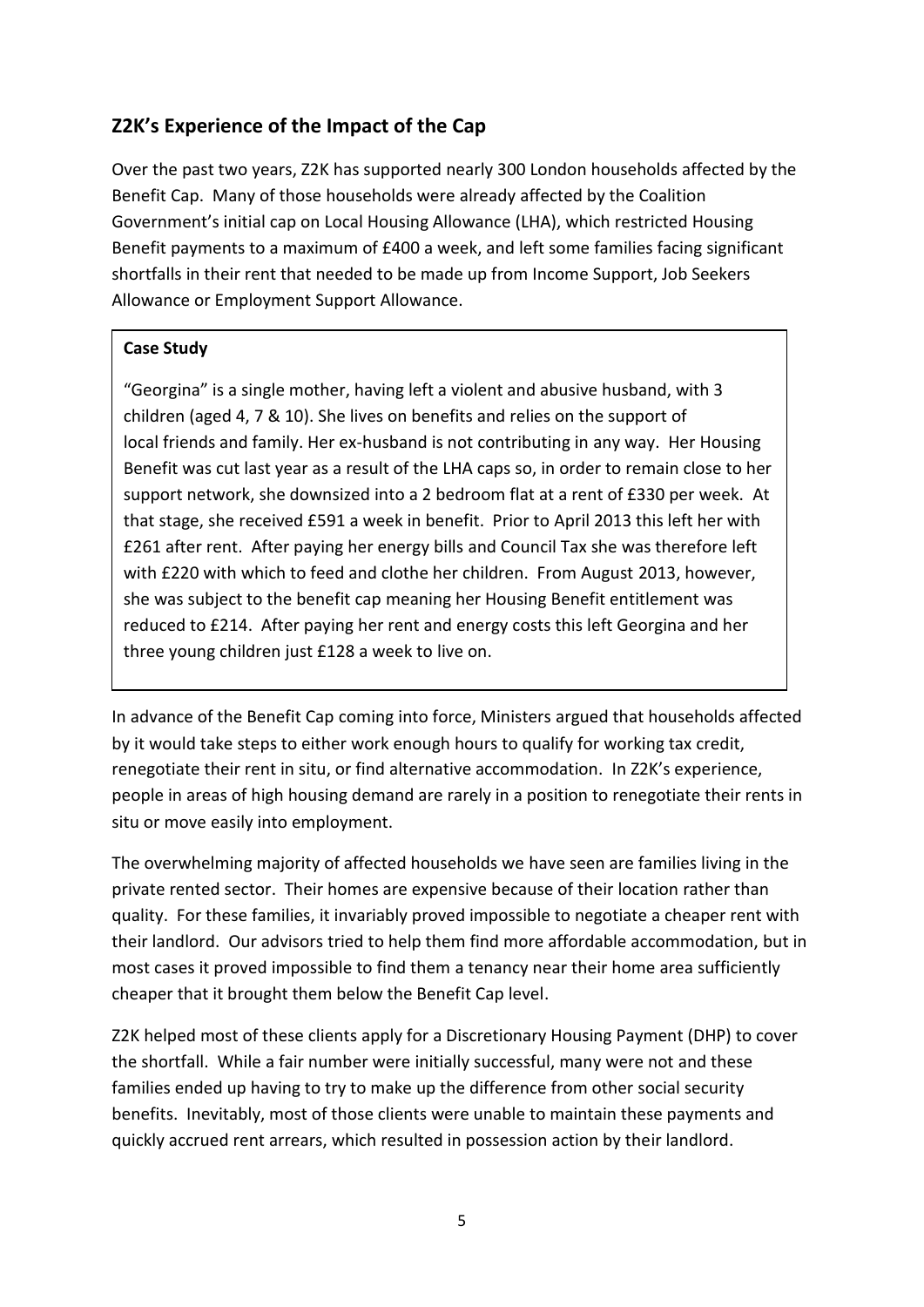A significant number of those we helped were eventually evicted and ended up homeless in temporary accommodation (TA) brokered by their local authority (sometimes at a significantly higher cost than their previous rent). Usually, this TA was in another borough, far from the children's schools and the family's support networks. Capped families cannot simply move into something cheaper as that would almost inevitably result in the authority deciding to cease its duty and ending their "Reasonable Preference" for social housing.

#### **Case Study**

Mr & Mrs A have two children under five. Mr A was working as a cleaner in London, but he could not get enough hours to exempt him from the cap. After being capped they applied for a DHP, but were unsuccessful. After trying and failing to find other work the family accrued rent arrears and were evicted from their home. Their local authority accepted a homelessness duty towards the family and placed them in temporary accommodation in High Wycombe. Due to the long journey time, Mr A was no longer able to work his hours as a cleaner and lost his job. He has been unable to find employment in High Wycombe. Mr & Mrs A cannot move out of their current home because they would lose their place on the council's waiting list.

# **Z2K believes homeless households in Temporary Accommodation should be made exempt from the Benefit Cap.**

Many of the families we have seen face significant barriers to entering employment. When discussing options with those affected, Z2K caseworkers were usually faced with distressed households who want to work, but were unable to accept low paid and insecure employment because these jobs did not cater for their family's needs. Mothers explained that the lack of affordable childcare limits the number of jobs they could apply for, which need to be for a small number of hours during school time.

## **Z2K believes mothers with young children should be exempt from the Cap**

Z2K has also advised many clients on ESA who simply could not work as a result of injury or illness, had been signed off by their GP, and so were not expected to actively seek employment. However, as this was usually only at the lower Work-related Activities level of ESA, they are not exempt from the cap but are rendered incapable of escaping it by moving immediately into work even if any suitable jobs had been available.

DWP's initial Impact Assessment in January 2012 estimated that 40 per cent of those affected would be in receipt of JSA. However, this figure was revised down to 34 per cent in July 2012, and the actual proportion of those affected in the most recent statistics is around 25 per cent. The remaining three-quarters of those currently affected by the cap are not actually expected to be in work. This is broken down as follows: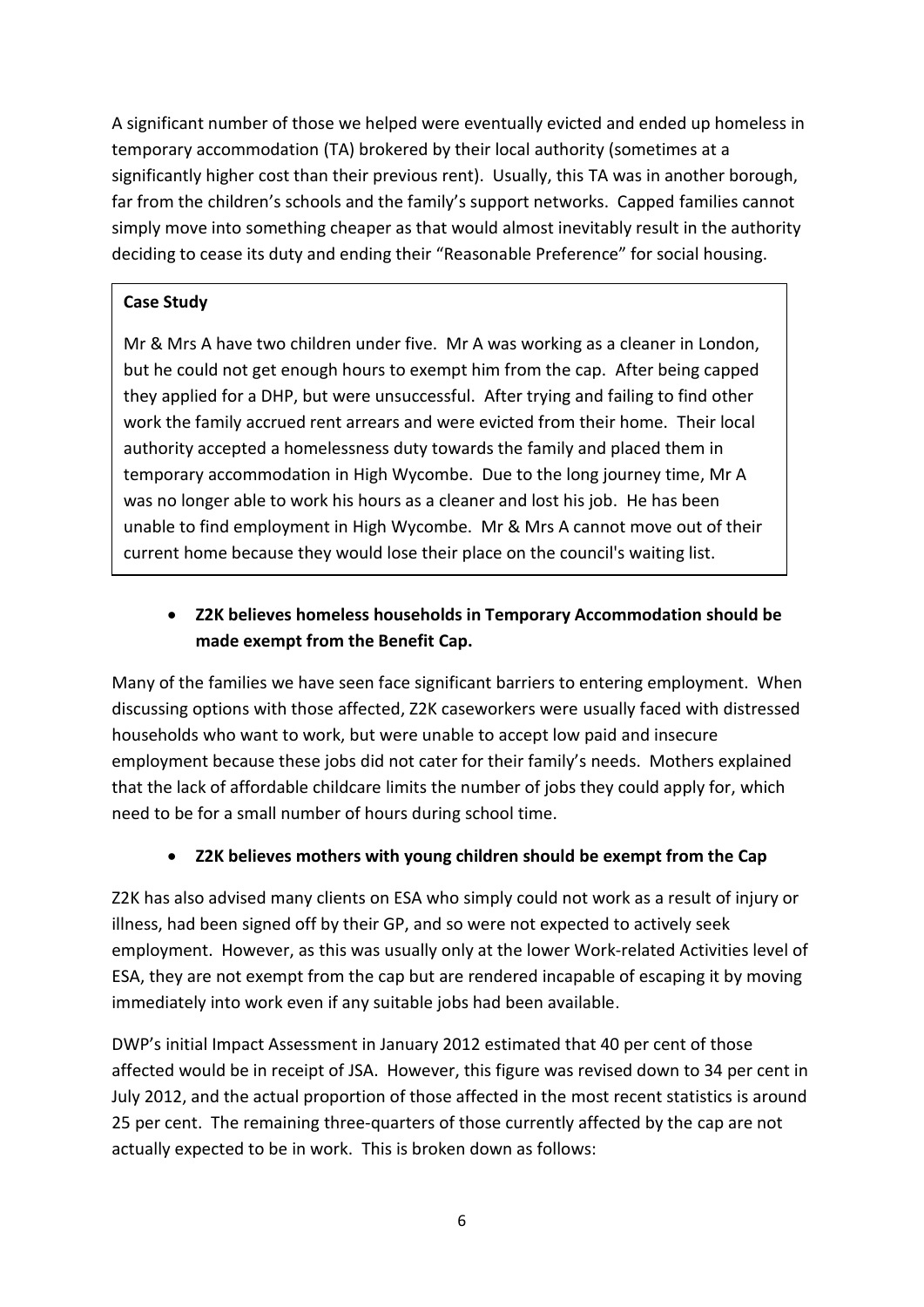- 23 per cent are in receipt of Employment & Support Allowance (Work-Related Activity Group)
- 45 per cent are on Income Support (mostly lone parents with young children)
- $\bullet$  9 per cent in receipt of Carer's Allowance or other benefits.<sup>5</sup>

The fact that the cap now overwhelmingly impacts on those who are not expected to work is one of its most pernicious features.

#### **Case Study**

of the LHA caps when her reduced housing benefit no longer met her rent and she Brenda is a single mother of three children and a victim of domestic violence. She suffers from various illnesses, including a severe liver condition, which means she is not expected to work and is in receipt of ESA. She was first forced to move as a result was evicted. Shortly after securing alternative affordable accommodation, she was affected by the benefit cap. She was awarded a DHP but this did not cover the whole shortfall. After struggling to meet the shortfall she has accrued arrears and her landlord has begun possession proceedings.

#### **Z2K believes all those on ESA should be made exempt from the cap**

One of the most shocking features of the cap is that it applies to many households in receipt of Carer's Allowance. This benefit is only paid to those who are looking after a disabled person for more than 35 hours a week on average – effectively the equivalent of full-time employment. Carers also lose their entitlement if they earn more than £102 a week, which makes it extremely difficult to work 16 hours week or more without losing their allowance.

#### **Case Study**

**.** 

Jacqui is a single mother of two who has lived in the same area for the past 20 years. She lives with her adult son who has severe Asperger's and a teenage daughter. She is the full-time carer for her son. He receives DLA, but because he is a non-dependent she is not exempt from the cap. Her local authority recognise that due to her son's condition she needs to remain in the same area and have awarded her a DHP, but she still needs to cover a £20 a week shortfall from her Carer's Allowance. Jacqui's DHP is coming to an end, and with the reduced budget this year, it may not be renewed. If that happens, she will not be able to meet her rent and will eventually be evicted. While this is likely under the current cap it will be a certainty under the reduced cap.

#### **Z2K believes that those in receipt of Carer's Allowance should be made exempt from the Benefit Cap**

<sup>5</sup> Hansard, Written Answers (03 July 2015)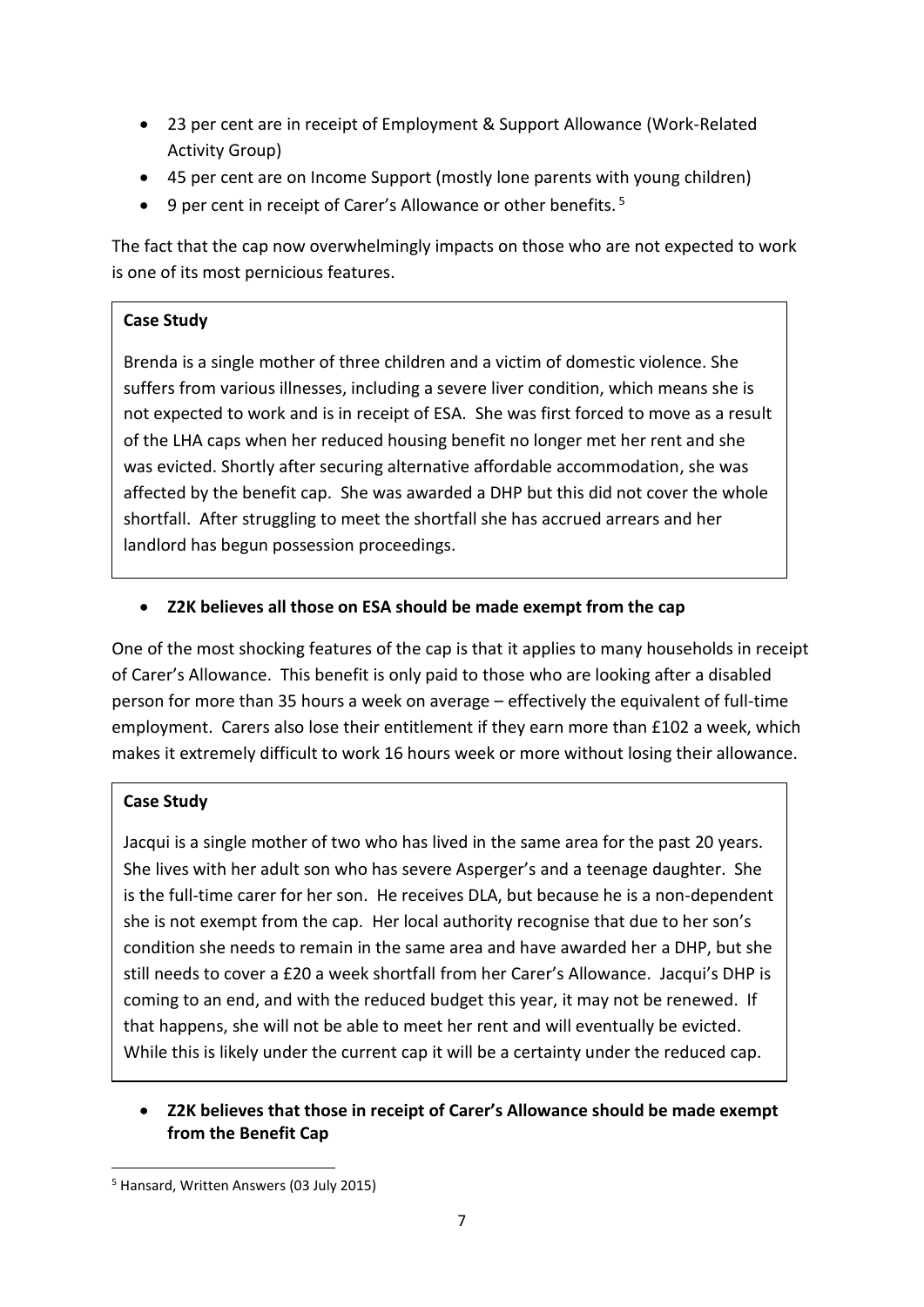## **Discretionary Housing Payments**

In Parliamentary debates, ministers repeatedly argued that the increased budget for DHPs (£165 million in 2013/14, £135 million in 2014/15 and £125 million in 2015/16) will support those households most affected. However, as the National Audit Office (NAO) reported in November 2012, those DHPs only add up to six per cent of the savings due to be made by the HB reforms and *"it is not clear how the current level of funding for DHPs has been determined."* <sup>6</sup> When challenged over this shortfall during the debate on the Benefit Cap regulations in 2012, DWP Minister, Mark Hoban MP conceded that:

"…. money should be used to support only those claimants who cannot move immediately into work or more affordable accommodation; it should not be used to meet every shortfall."<sup>7</sup>

In any case, this DHP funding has also been available to those affected by the "Bedroom Tax" and caps on LHA, including the Shared Accommodation Rate, as well as those affected by the Benefit Cap. In fact, DWP itself said that the amount of DHP specifically for Benefit Cap cases would be £65 million in 2013/14 and £45 million in 2014/15.

In practice, the delayed roll-out of the Benefit Cap from August 2013 instead of April 2013, meant that there was a little less pressure on DHPs than anticipated and some authorities were able to substantially meet the shortfalls of many of those affected, thus saving them from falling into rent arrears and facing eviction and homelessness. In some cases, boroughs deliberately under-spent DHP budgets and were allowed to roll funding over into 2014/15 to supplement that year's pot.

Things were much harder in 2014/15 as the Benefit Cap was in effect for all 12 months of the financial year. Many DHP funding pots were significantly oversubscribed and many authorities prioritised applications from those social tenants affected by the "Bedroom Tax" or homeless households in temporary accommodation. A number introduced extensive conditions on DHP awards. Even those London boroughs that topped up their DHP pot, tended to focus the extra money towards homeless families in an effort to maintain the supply of temporary accommodation. DWP's own research showed that nearly half of those affected by the Benefit Cap had not heard of DHPs.<sup>8</sup>

The Chancellor confirmed in the recent Emergency Budget that DHP funding will be £800 million over the next five years. This breaks down as a budget of £150 million in 2016/17, rising to £185 million in 2017/18. While we welcome this increase, it is clearly insufficient to support those worst affected by the new cap, particularly given the continuing impact of the Bedroom Tax on council and housing association tenants.

**.** 

 $6$ Managing the impact of Housing Benefit Reform (National Audit Office, November 2012)

<sup>7</sup>House of Commons - Second Delegated Legislation Committee, 06 November 2012: Column 26

<sup>&</sup>lt;sup>8</sup> In-Depth interviews with people affected by the benefit cap (DWP, 2014)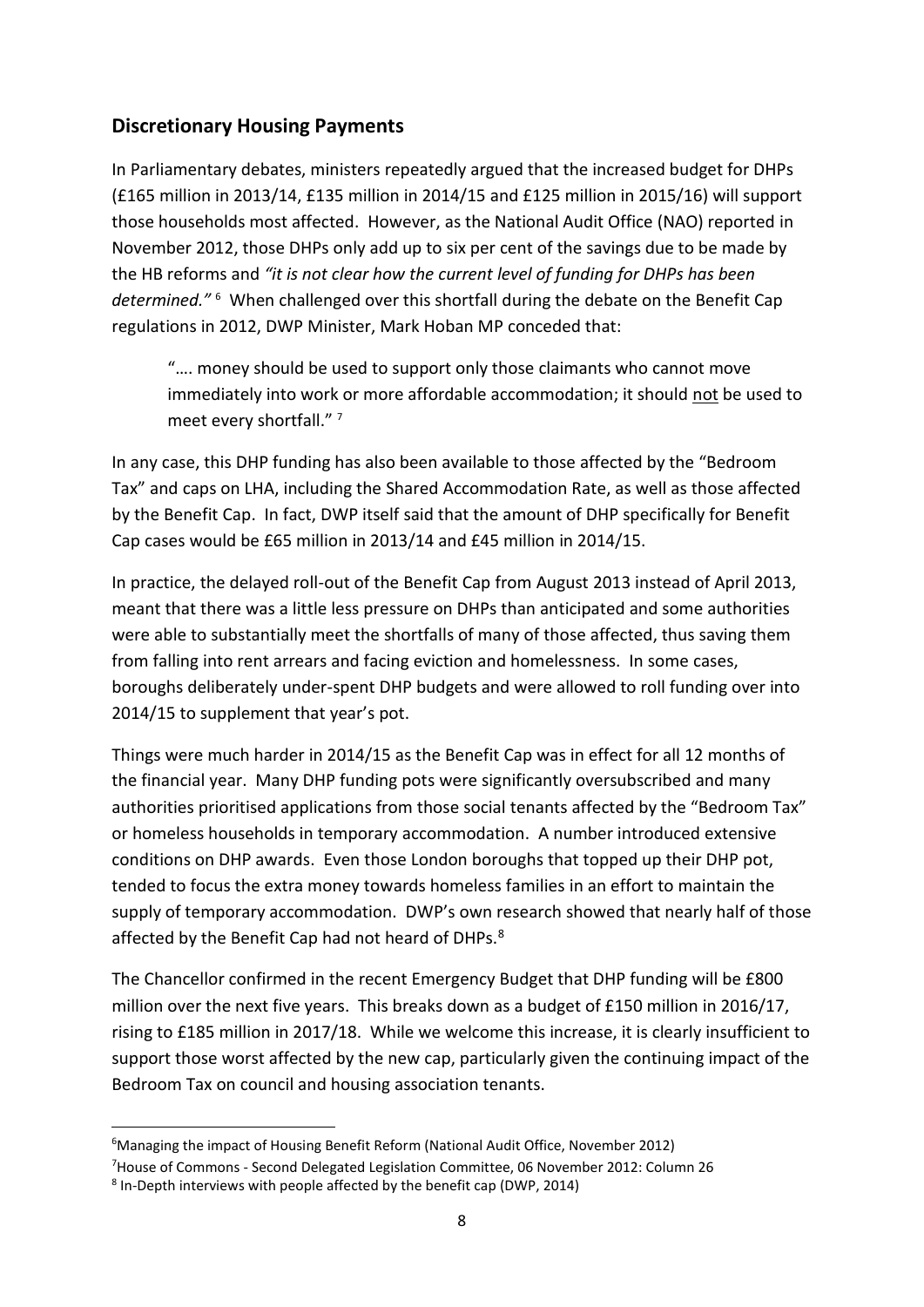## **DWP Review of the first year**

In December 2014, DWP published its review of the first year of the Benefit Cap. Given the rhetoric that preceded the cap's introduction, it is not surprising the report concluded that,

"results from the evaluation reports of the Benefit Cap show evidence of behavioural change. The movement into work for those households affected by the Benefit Cap is higher than movement into work by a comparable group of households not affected by the cap." <sup>9</sup>

The statistical basis for this claim that the Benefit Cap has increased the proportion of households moving into employment were the following findings:

- 19 per cent of capped households in the May 2013 cohort were in work after a year compared to 11 per cent for a similar uncapped group.
- After controlling for a range of observable difference between the groups (e.g. number of children) capped households were 4.7 percentage points more likely to enter employment compared to uncapped households.
- Nearly a quarter of capped households in London entered work after a year. This compares with around 13 per cent for those households with benefits entitlement just under the cap level.
- After controlling for a range of observable difference between the groups, London households in scope for the cap in May 2013 were 9.5 percentage points more likely to flow into work after a year than similar uncapped households.
- Lone parents in scope for the cap were 4.9 percentage points more likely to enter employment after a year compared to similar uncapped households.

Z2K is not persuaded these "findings" support the conclusion reached. Firstly, the study does not identify any causal factors that explain why more capped households than uncapped ones are moving into work. Secondly, the proxy used to identify households moving into employment (starting a claim for Working Tax Credits) is at best an inexact measure. But most importantly the numbers of claimants involved is actually rather insignificant in the grand scheme of things. Behind the 19 per cent figure, for example, are just 2,000 families who had someone move into paid work in the 12 months after May 2013.

We have long questioned the role of the Cap as a work incentive when a majority of those affected receive either ESA, Income Support or Carer's Allowance. Indeed, only around a quarter of capped claimants in July 2014 were claiming JSA and therefore able to work. Unsurprisingly, therefore, it is JSA and 'other' benefit claimants that make up a large proportion of the capped claimants who have moved into work, with 28 per cent of JSA claimants finding employment within a year compared to 12 per cent of ESA claimants.

**<sup>.</sup>**  $9$  The Benefit Cap: a review of the first year, (DWP, December 2014)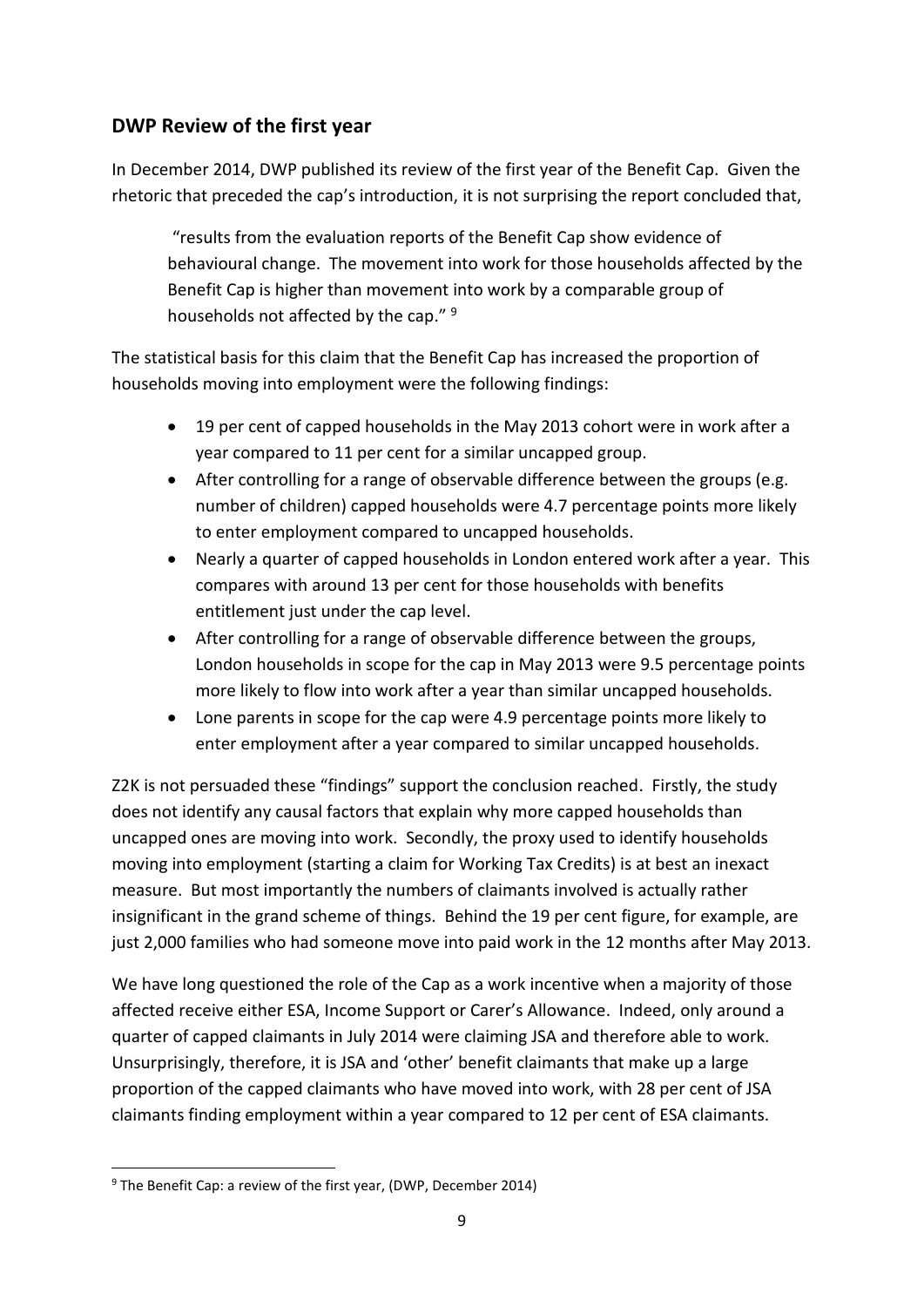In a press release on 06 November 2014, DWP claimed that, *"More than 12,000 households have made the choice to move into work or stop claiming Housing Benefit because of the benefit cap."* Again, the UK Statistics Authority investigated. It concluded that,

"the available numerical evidence does not demonstrate a particularly strong causal link between the Benefit Cap and the decisions made by individuals about moving into work …. As a result, our view is that it might have been more appropriate to adopt more cautious wording in the press statement."

#### Interviews with affected claimants

In addition to its "analysis" of the statistics, DWP commissioned the Cambridge Centre for Housing & Planning Research to undertake in-depth interviews with 50 households affected by the cap. In its summary report, DWP claims that these interviews found,

"half reported that they had looked harder for work, broadened the type of work they were willing to accept, tried to increase their hours of work, or started to look for work in response to the cap."<sup>10</sup>

This research was designed to help understand the impact of the Benefit Cap, but, the author herself makes it clear that *"It is not possible to draw robust generalisations from a small sample such as this."* <sup>11</sup> Despite this caveat, DWP repeatedly uses the responses to this survey to endorse its view that the cap has improved work incentives.

#### IPSOS Mori Survey

DWP also commissioned IPSOS Mori to survey over 1000 households affected by the cap in February 2014 (Wave 1). Follow-up interviews were conducted with 468 of those households in August 2014, to determine what changes in their circumstances and attitudes had taken place. DWP's summary report highlights the finding that the proportion of these claimants looking for work increased from 24 per cent in Wave 1 to 38 per cent in Wave 2. As with the in-depth interviews, however, the researchers added a caveat, stating that,

"it is important to keep in mind that results from wave 2 are based on a specific group of claimants and reflect the characteristics of this group at a specific point in time. They will therefore not necessarily be representative of the entire affected claimant population as reflected by official statistics published on the Benefit Cap." 12

DWP's summary downplays this and the revelation that around one-third of those affected told IPSOS-Mori they were spending less on "household essentials". DWP has not commissioned any further research into the health and well-being of affected families.

**<sup>.</sup>**  $10$  The Benefit Cap: a review of the first year, (DWP, December 2014)

 $11$  In-Depth interviews with people affected by the benefit cap (DWP, 2014)

<sup>12</sup> Post-implementation effects of the Benefit Cap (Wave 2 survey)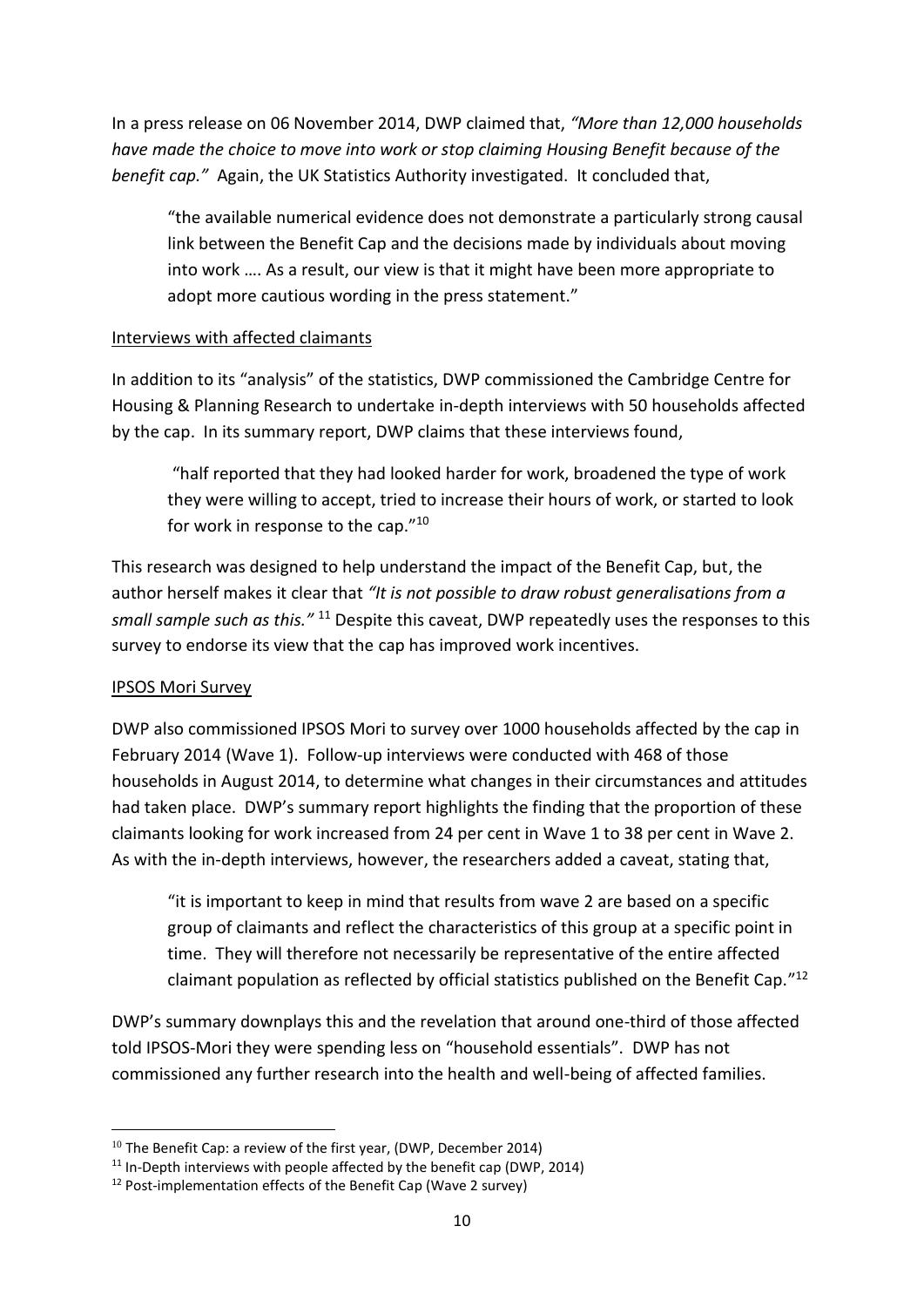#### Moving house

DWP also emphasised the finding that only 14 per cent of those in scope for the cap in May 2013 had moved house, compared to around 11 per cent for a group with benefit entitlement just under the cap level. IPSOS-Mori's finding that the proportion of affected households saying they were looking to move house actually fell from 42 per cent in Wave 1 (February 2014) to 36 per cent in Wave 2 (August 2014) was claimed to provide further evidence fears of widespread homelessness had proved unfounded.

This figure should come with the same caveat about it being an unrepresentative sample. More importantly, it doesn't actually identify all moves. Short-distance moves where the claimant stays within the same postcode sector are not counted. This includes families who, in order to stay in the same area, have downsized and therefore overcrowded themselves. The relatively small numbers from this cohort who have moved might be explained by DHPs covering the Housing Benefit shortfall and temporarily forestalling the need to move.

## **Supreme Court Judgment**

In a recent UK Supreme Court judgment, three of the five judges found that the Benefit Cap was not compatible with the UN Convention on the Rights of the Child to treat the best interests of the child as the primary consideration. Two of these three judges also found the cap to be discriminatory against women. In her concluding statement, the Deputy President of the Supreme Court, Lady Hale states that,

*"The prejudicial effect of the cap is obvious and stark. It breaks the link between benefit and need. Claimants affected by the cap will, by definition, not receive the sums of money which the state deems necessary for them to adequately house, feed, clothe and warm themselves and their children* (paragraph 179)*."* <sup>13</sup>

Responding to this judgment, Work & Pensions Secretary, Iain Duncan Smith, said, *"I am delighted that the country's highest court has agreed with this government and overwhelming public opinion that the benefit cap is right and fair."* This claim is simply untrue. The Supreme Court found the cap is "lawful". If anything, a majority of the Supreme Court found the cap to be neither right nor fair. Lord Carnwath, who accepted the cap is lawful, nonetheless called on the government to review it.

## **Conclusion**

The lower £23,000 a year Benefit Cap in London will simply serve to further impoverish those already affected by the current £26,000 cap, as well as tens of thousands more mums with very young children, full-time carers, disabled claimants and those deemed too ill to work. Clauses 7 and 8 should be deleted from this Bill.

**<sup>.</sup>** <sup>13</sup> [https://www.supremecourt.uk/decided-cases/docs/UKSC\\_2014\\_0079\\_Judgment.pdf](https://www.supremecourt.uk/decided-cases/docs/UKSC_2014_0079_Judgment.pdf)